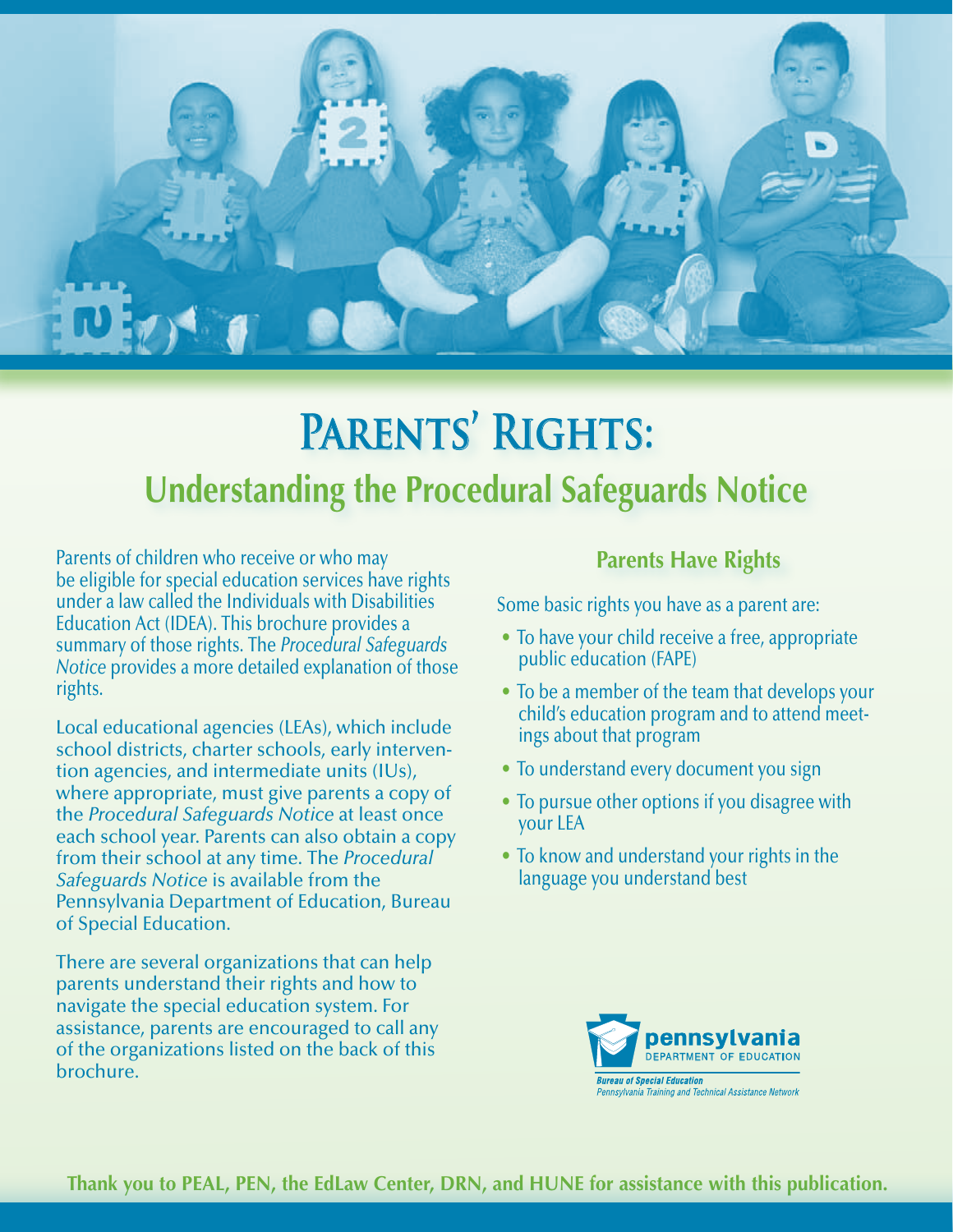# **As a Parent, You Have the Right . . .**

#### *To Receive Prior Written Notice*

You have a right to receive written notice (called the *Notice of Recommended Educational Placement (NOREP)/Prior Written Notice*) in the language you understand best before the LEA changes (or refuses to change) its decision about:

- Your child's eligibility for special education services
- Determining your child's disability
- What services your child will receive
- Where your child will get services

#### *To a Fair and Accurate Evaluation of Your Child*

You have the right to ask your school to evaluate your child to see if your child has a disability and needs special education services in school. Your child must be assessed using tests and procedures that do not reach wrong conclusions because of your child's disability or ethnic background. For example, a test written in English should not be given to a child whose primary language is Spanish.

#### *To Refuse to Consent*

Your written permission is required for the LEA to evaluate your child for the first time, unless a special education hearing officer has ordered an evaluation. Even if the evaluation team decides that your child is eligible for special education services, you do not have to accept those services for your child.

#### *To Receive an Independent Educational Evaluation (IEE)*

You may want an independent educational evaluation if you think the school's evaluation was not done properly. You can ask the school to pay for an educational evaluation of your child by an approved evaluator who does not work for the LEA. However, if the district believes that an independent evaluation is unnecessary and a hearing officer decides that the school's evaluation is appropriate, you can still pay for your own evaluation.

#### *To Participate*

You have the right to participate in developing an education plan for your child (called an Individualized Education Program or IEP). **You are** **an important part of the team that makes decisions about your child's education**. You have the right to share information and express your opinion at any team meeting or anytime you feel it will help your child's education. The team decides the kind and amount of services your child needs and where they will be provided. The team should include your child's teachers and school administrators. If you have concerns or ideas about your child's program, you should first talk to your child's teachers or other people who work with your child. Talking with the members of the team early on can often prevent problems later. Open, mutual communication between you and members of your child's team is encouraged in order to provide an appropriate program for your child.

#### *To Mediate a Dispute*

You can also ask for "mediation" to settle a disagreement with the school about your child's special education program. Mediation:

- Is overseen by a neutral party (the mediator)
- Is free
- Is voluntary on the part of the parents and the school
- Can be used without requesting a hearing or can be tried after a hearing is requested
- Can help you and school staff come to agreement

**For more information about mediation, call the Office for Dispute Resolution at 800-222-3353 or go to http://odr.pattan.net.**

#### *To Keep Your Child in the Same Program While You Are Waiting for Mediation or a Hearing to be Completed*

If you or your school have requested mediation or a hearing, your child must "stay put" in his or her current program until the disagreement is resolved. That means that the school can't change the program until the mediation, hearing, and any court actions have ended.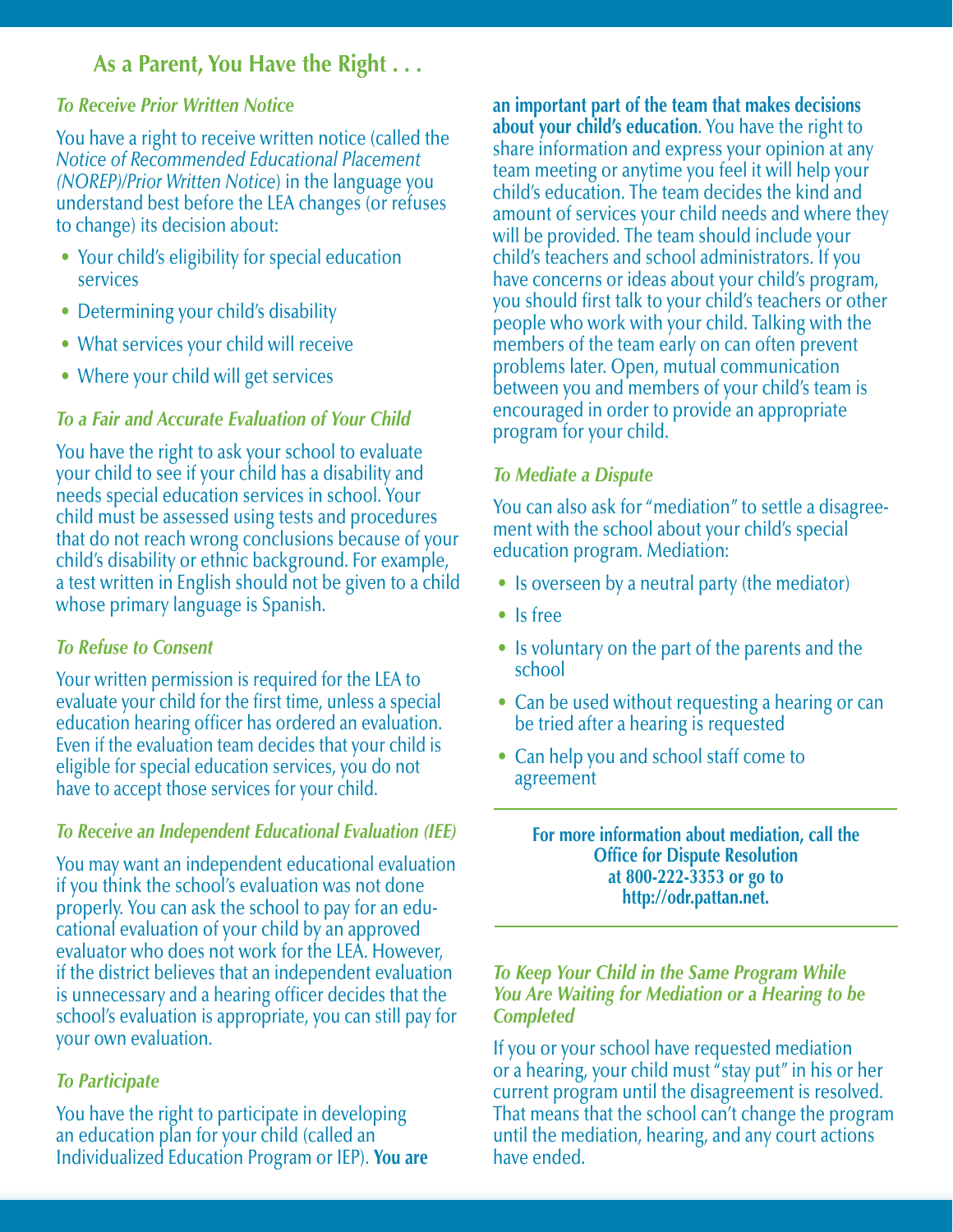To make sure your child "stays put," you **must:**

- Check the box on the *Notice of Recommended Educational Placement (NOREP)/Prior Written Notice* form that indicates that you request either mediation or a hearing; **and**
- Ask your school for a *Due Process Complaint Notice* form. Fill it out and send it to the Office for Dispute Resolution in Harrisburg, and send a copy to your LEA. **Your child does not have "stay put" protection until you have filled out and "filed" your hearing request.**

## *To Be Given a Hearing if You Disagree with the IEP the LEA has Offered for Your Child*

You can ask for a hearing if:

- You believe that the IEP the LEA has offered your child does not meet his or her needs
- You believe that your child should be educated in a different place
- There is any other important point on which you and your LEA disagree (related to evaluation, identification, FAPE, or educational placement)

This hearing is called a due process hearing. You have the right to:

- Bring an attorney to the hearing (Pennsylvania) state law does not permit nonattorney representation at a due process hearing)
- Have experts give their opinions or to speak yourself
- Give the hearing officer important records
- Ask questions of the school's witnesses

A "hearing officer," provided at public expense, decides the case. If you disagree with the decision, you can ask a court to reverse it.

To file a request for a due process hearing, call the Office for Dispute Resolution at 800-222-3353 or go to http://odr.pattan.net to get a copy of the *Due Process Complaint Notice* form.

# *To See and Keep Private Your Child's Education Records*

You have a right to see all of your child's education records. You also have the right to prevent the LEA

from sending the records to someone else without your written permission (with some exceptions). The school must give you a free copy of your child's IEP.

# *To File a Complaint Against Your LEA*

If you believe your child's school has violated the law, you can file a written request (called a "complaint") for the Pennsylvania Department of Education to investigate. For example, you can file a complaint if your school fails to provide a service included in your child's IEP. Within 60 days of receiving the complaint, the Department must investigate and give you a written report with the results of its investigation and how it will fix any problems it has found.

# *To Special Protections in School Discipline*

Your child is expected to follow his or her school's code of conduct. However, children receiving special education services have certain rights when it comes to school discipline. Some rules a school must follow are:

- The IEP team must decide if the child's disability caused the misbehavior for which the school wants to discipline the child. This is called a **manifestation determination**. This decision must be made before the school can:
	- **\*** Suspend a student with an IEP for more than 10 school days in a row or 15 total school days in a school year
	- $\bullet$  Transfer the student to an alternative school for more than 10 school days in a row
	- $\bullet$  Exclude a child with mental retardation for any amount of time
- If the offense involved drugs, weapons, or serious injury to self or others, the school can move the child to a different school for no more than 45 school days without parent permission, even if the behavior was caused by the student's disability. The district must provide an appropriate special education program for your child, although not necessarily in the same school setting.

Rules about the discipline of students with disabilities are complicated. You should talk to your school if you have questions about the process. You can also call one of the organizations listed at the end of this brochure if you want more information about your rights.